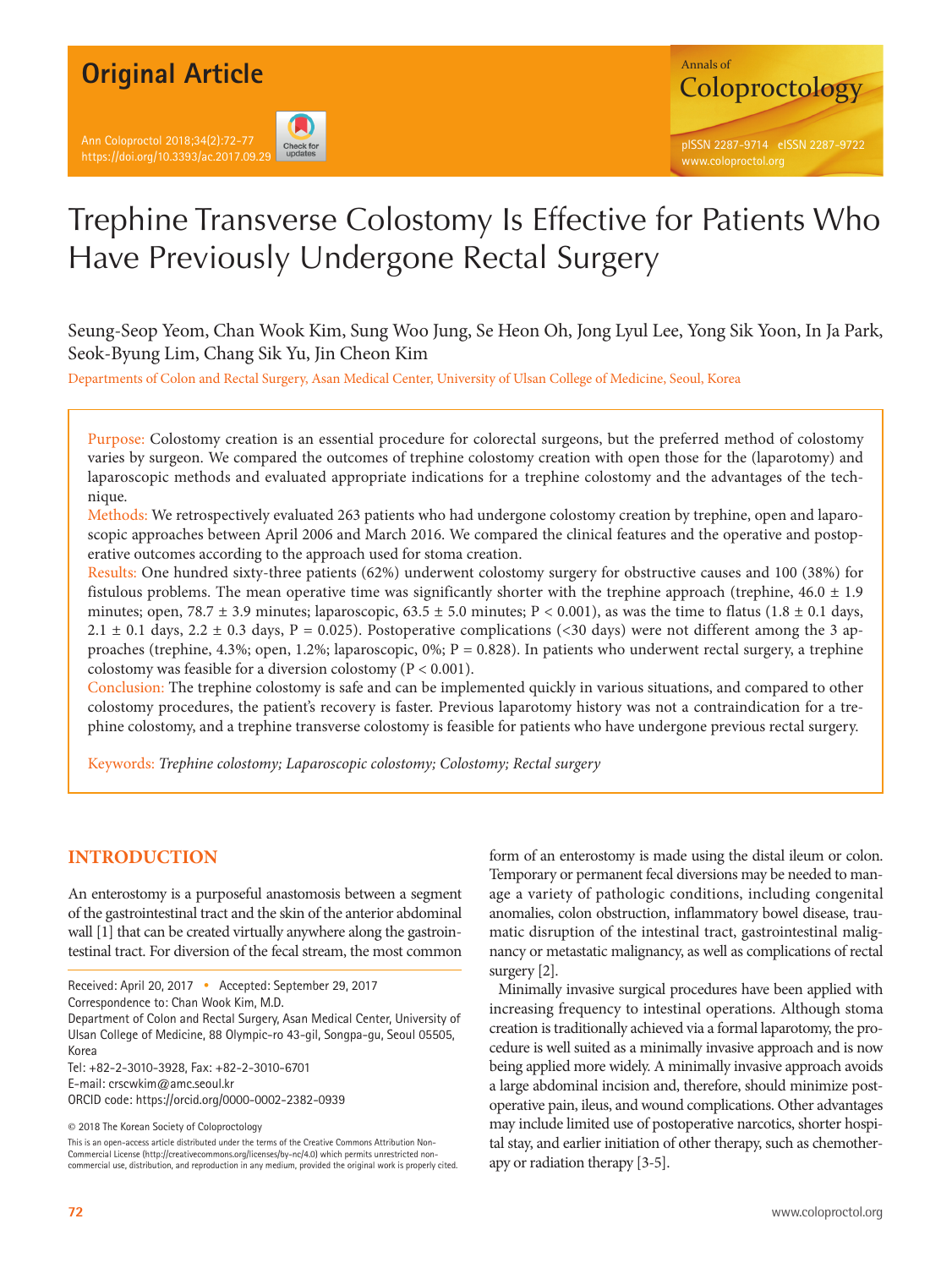**Coloproctology** 

In this study, we compared the outcomes of colostomy creation by using the trephine method with those of colostomy creation by using open (laparotomy) and laparoscopic methods. Furthermore, we evaluated the indications for a trephine colostomy and the advantages of the technique.

## **METHODS**

#### **Patients**

The records of all 482 patients who had undergone a colostomy operation between April 2006 and March 2016 were retrospectively reviewed. All colostomy creations were made by 7 colorectal surgeons with their preferred methods (trephine, open, or laparoscopic). We finally included 263 patients who had undergone a colostomy for the sole purpose of making a diversion colostomy. All pediatric patients and all patients who had undergone a colostomy as a part of a different surgical procedure or had had severe septic conditions were excluded. Patients in whom additional procedures had been executed were also excluded. The protocol for the present study protocol was approved by the Institutional Review Committee of Asan Medical Center (2016-0887) and the informed consent was waived.

The various indications of a colostomy were classified into 2 groups: obstructive or fistulous. Primary colorectal cancer ob-

struction, metastatic cancer obstruction, recurred colorectal cancer obstruction, anastomotic stricture, pseudo-obstruction, sigmoid volvulus, and colonic endometriosis were considered obstructive indications. Fistulous indications included rectal fistulae or abscesses due to benign or malignant conditions, delayed anastomotic leakage after rectal surgery, and colonic fistulae.

Annals of

Patients were divided into 3 groups according to the colostomy procedures: open, trephine, or laparoscopic. The demographics, operation time, length of hospital stay, time to return of bowel function, and early complications were analyzed for each group. The demographics included age, sex, anesthesia method, American Society of Anesthesiologists (ASA) physical status classification grade, and history of previous abdominal surgery.

#### **Operative procedure**

The wound/ostomy, continence nurse evaluated the stoma site prior to surgery. The inguinal area, the umbilicus, the costal margin, skin folds, and scars frequently interfered with stoma care. Leave a 5-cm margin of smooth skin around the stoma is desirable. Potential stoma sites were identified in both lower quadrants and in the left upper quadrant, and the eventual choice was marked with a permanent pen. In all cases, the stoma was placed within the rectus abdominis muscle, which provided support and reduced the incidence of parastomal hernia.



**Fig. 1.** Case with a redundant transverse colon. (A) The abdominopelvic computed tomography scan demonstrated a redundant transverse colon (arrow). (B) A transverse colostomy was created in the left lower quadrant by using the trephine approach.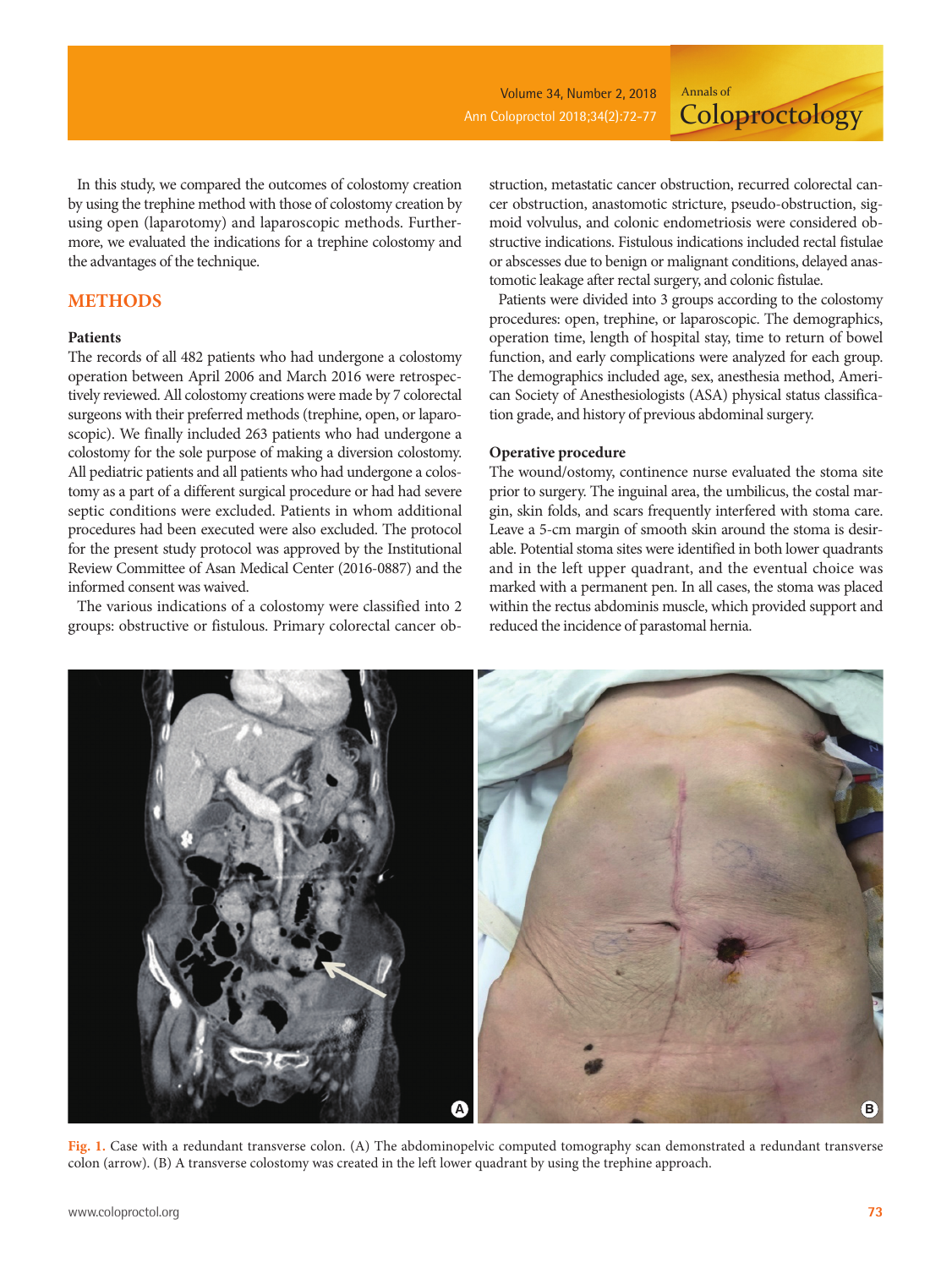Trephine Transverse Colostomy Is Effective for Patients Who Have Previously Undergone Rectal Surgery

#### *Trephine colostomy*

**Coloproctology** 

After careful review of the abdominopelvic computed tomography (CT) images, the abdominal area with a loop of the transverse or sigmoid colon immediately beneath the marked site was identified. In most cases, a transverse colostomy was made in the left upper quadrant. However, in cases with a redundant transverse colon, a transverse colostomy was created in the left lower quadrant (Fig. 1). A disk of skin and subcutaneous tissue was excised to make the opening. This was typically performed within the rectus muscle. A cruciate incision was made in the anterior rectus fascia, the rectus muscle was split along its fibers, and the posterior sheath and peritoneum were incised and opened. If necessary, the opening was extended in the vertical or the horizontal direction. With the use of Babcock's forceps, the transverse or sigmoid colon was grasped and introduced into the wound. In the case of a transverse colon, it was traced along the greater omentum, and the omentum was freed from the colon to allow sufficient exteriorization without tension. In the case of the sigmoid colon, which sometimes had a short mesentery or some peritoneal adhesions, a lateral mobilization with Metzembaum scissors was necessary. The colostomy was anchored to the abdominal wall with sutures, and the seromuscular layer of the colon was

Annals of

fixed to 2 layers of the rectus fascia with interrupted non-absorbable sutures without the use of a stoma rod.

#### *Laparoscopic colostomy*

A 12-mm trocar was inserted in the periumbilical area (or colos-

**Table 1.** Indications for a colostomy in the 263 study patients

| Cause                                                  | No. (%)    |
|--------------------------------------------------------|------------|
| Obstructive cause                                      | 163 (61.9) |
| Primary colorectal cancer                              | 63 (24.0)  |
| Metastatic cancer                                      | 51 (19.4)  |
| Recurred colorectal cancer                             | 30(11.4)   |
| Benign cause                                           | 19(7.2)    |
| Fistulous cause                                        | 100(38.0)  |
| Perianal disease due to benign disease                 | 46 (17.5)  |
| Pelvic abscess or fistula after low anterior resection | 42(16.0)   |
| Rectal fistula due to malignancy                       | 9(3.4)     |
| Colonic fistula                                        | 2(0.8)     |
| Diverticulitis with abscess                            | 1(0.4)     |

**Table 2.** Characteristics of patients according to type of stoma approach

| Characteristic               | Trephine colostomy<br>$(n = 161)$ | Open colostomy<br>$(n = 82)$ | Laparoscopic colostomy<br>$(n = 20)$ | P-value |
|------------------------------|-----------------------------------|------------------------------|--------------------------------------|---------|
| Sex                          |                                   |                              |                                      | 0.873   |
| Male                         | 82 (50.9)                         | 40 (48.8)                    | 11(45.0)                             |         |
| Female                       | 79 (49.1)                         | 42 (51.2)                    | 9(55.0)                              |         |
| Age (yr)                     | $59.9 \pm 1.0$                    | $60.6 \pm 1.4$               | $57.8 \pm 3.8$                       | 0.53    |
| BMI (kg/m <sup>2</sup> )     | $21.5 \pm 0.3$                    | $21.1 \pm 0.4$               | $24.1 \pm 1.8$                       | 0.406   |
| <b>ASA PS classification</b> |                                   |                              |                                      | 0.143   |
|                              | 10(6.1)                           | 4(4.8)                       | 2(10.0)                              |         |
| $\parallel$                  | 129 (79.1)                        | 74 (88.0)                    | 14(70.0)                             |         |
| $\parallel$                  | 22 (13.5)                         | 4(4.8)                       | 4(20.0)                              |         |
| Indication                   |                                   |                              |                                      | 0.017   |
| Fistulous                    | 69 (42.9)                         | 21(25.6)                     | 10(50.0)                             |         |
| Obstructive                  | 92(57.1)                          | 61(74.4)                     | 10(50.0)                             |         |
| Previous abdominal operation | 106 (65.8)                        | 56 (68.3)                    | 4(20.0)                              | 0.001   |
| Level of colostomy           |                                   |                              |                                      | < 0.001 |
| Transverse                   | 151 (93.8)                        | 69 (84.1)                    | 6(30.0)                              |         |
| Sigmoid                      | 10(6.2)                           | 13 (15.9)                    | 14(70.0)                             |         |
| Type of colostomy            |                                   |                              |                                      | < 0.001 |
| Loop                         | 88 (54.7)                         | 48 (58.5)                    | 13(65.0)                             |         |
| End-loop                     | 69 (42.9)                         | 24 (29.3)                    | 2(10.0)                              |         |
| End                          | 4(2.5)                            | 10(12.2)                     | 5(25.0)                              |         |

Values are presented as number (%) or mean  $\pm$  standard deviation.

BMI, body mass index; ASA PS, American Society of Anesthesiologists physical status.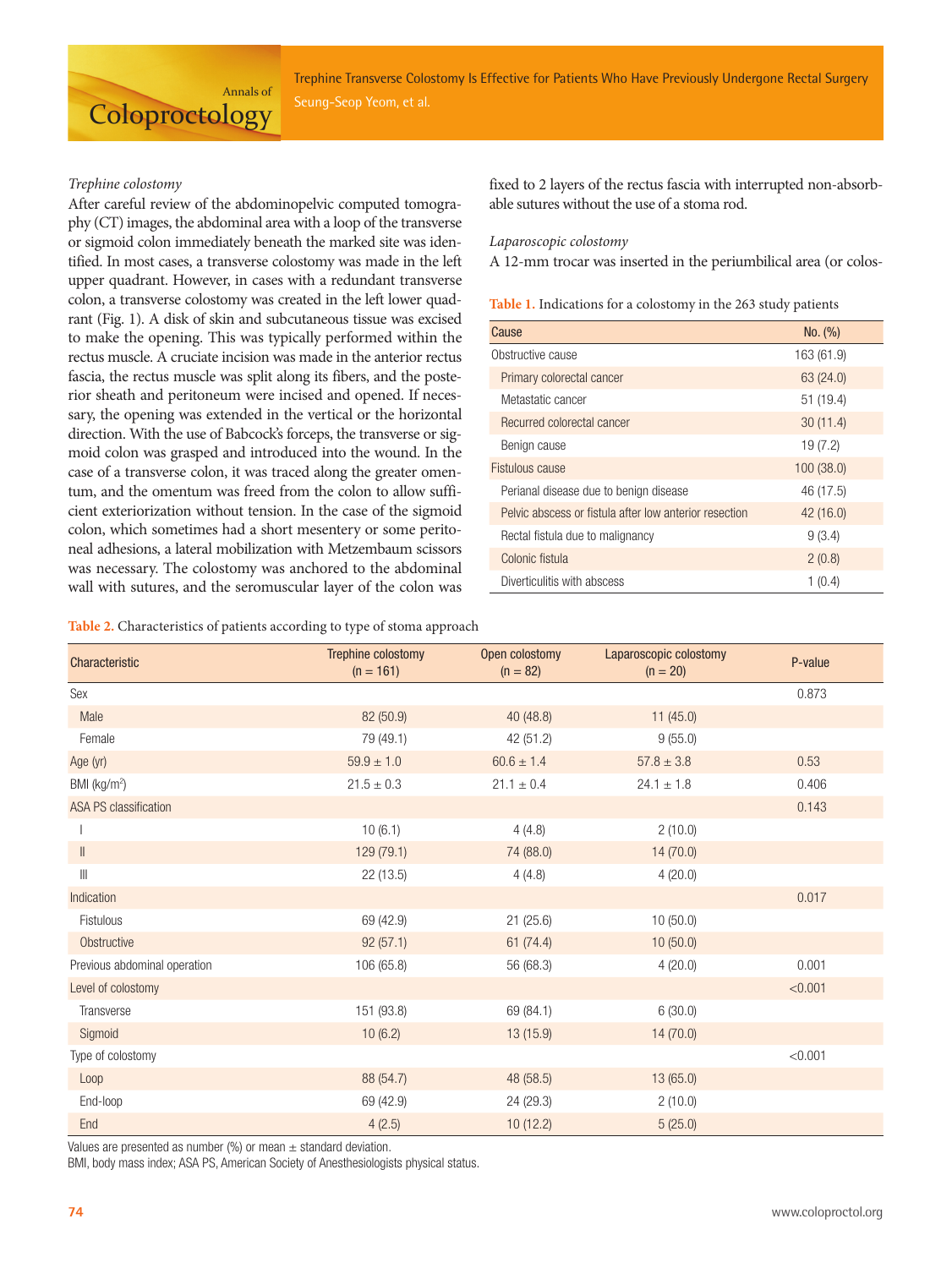**Coloproctology** 

tomy site) to receive the camera. The abdomen was inspected for masses, carcinomatosis, adhesions, and/or any other pathology. Two 5-mm ports were placed in the right upper and lower quadrants of the abdomen to facilitate the identification, dissection, and raising of the limb of the bowel for the stoma.

#### *Maturation of the colostomy*

After the seromuscular fixation to the rectus fascia, stomas were matured with a simple eversion technique using an absorbable suture. This was performed circumferentially and tied down after satisfactory bites had been obtained.

#### **Statistical analysis**

Categorical variables were compared using Fisher exact test or Pearson chi-square test, as appropriate, and continuous variables were compared using the Mann-Whitney U-test or the independent samples t-test. The Kruskal-Wallis test was used for nonparametric analysis of variance. All numbers were expressed as means ± standard deviations, and P < 0.05 was considered statistically significant. Statistical analyses were performed using IBM SPSS Statistics ver. 21.0 (IBM Co., Armonk, NY, USA).

#### **RESULTS**

The indications for a colostomy were obstructive causes in 163 patients (62%) and fistulous causes in 100 patients (38%). The causes are detailed in Table 1. The characteristics of the patients in the 3 treatment groups (open, trephine, and laparoscopic colostomy) are summarized in Table 2. No difference in age, sex, body mass index (BMI), or ASA physical status classification grade was noted among the three groups. The trephine and the open colostomy were more frequently performed for obstructive causes than the laparoscopic colostomy was  $(P = 0.017)$ . The laparoscopic approach was more frequently performed in patients with no previous history of abdominal surgery ( $P = 0.001$ ). The trephine colostomy was performed mainly to make a transverse colostomy, and a laparoscopic colostomy was performed mainly for a sigmoid colostomy ( $P < 0.001$ ).

Annals of

Operative and postoperative outcomes are shown in Table 3. The mean operative time was significantly shorter for the trephine group than for the open and the laparoscopic groups  $(46.0 \pm 1.9)$ minutes vs. 78.7  $\pm$  3.9 minutes vs. 63.5  $\pm$  5.0 minutes, P < 0.001), and the time to flatus was also shortest in the trephine group (1.8

**Table 4.** Differences in colostomy formation according to history of previous rectal surgery

| Variable                           | Previous rectal surgery | P-value          |         |
|------------------------------------|-------------------------|------------------|---------|
|                                    | No $(n = 176)$          | Yes ( $n = 87$ ) |         |
| Indication                         |                         |                  | < 0.001 |
| <b>Fistulous</b>                   | 50(28.4)                | 50(57.5)         |         |
| Obstructive                        | 126 (71.6)              | 37(42.5)         |         |
| Level of colostomy                 |                         |                  | < 0.001 |
| Transverse                         | 140 (79.5)              | 86 (98.9)        |         |
| Sigmoid                            | 36 (13.7)               | 1(1.1)           |         |
| Type of stoma                      |                         |                  | < 0.001 |
| Loop                               | 117 (66.5)              | 32(36.8)         |         |
| End-loop                           | 49 (27.8)               | 46 (52.9)        |         |
| End                                | 10(5.7)                 | 9(10.3)          |         |
| Type of approach                   |                         |                  | 0.021   |
| Trephine                           | 104 (59.1)              | 57 (65.5)        |         |
| Open                               | 53 (30.1)               | 29 (33.3)        |         |
| Laparoscopic                       | 19 (10.8)               | 1(1.1)           |         |
| Conversion                         |                         |                  | 0.461   |
| Trephine $\rightarrow$ open        | 4(2.3)                  | 4(4.6)           |         |
| $Trephine \rightarrow laparoscopy$ | 1(0.4)                  | 0(0)             |         |

Values are presented as number (%).

|  | Table 3. Operative and postoperative outcomes according to type of stoma approach |  |  |
|--|-----------------------------------------------------------------------------------|--|--|
|  |                                                                                   |  |  |

| Variable             | Trephine colostomy<br>$(n = 161)$ | Open colostomy<br>$(n = 82)$ | Laparoscopic colostomy<br>$(n = 20)$ | P-value |
|----------------------|-----------------------------------|------------------------------|--------------------------------------|---------|
| Operation time (min) | $46.0 \pm 1.9$                    | $78.7 \pm 3.9$               | $63.5 \pm 5.0$                       | < 0.001 |
| Hospital stay (day)  | $11.4 \pm 1.4$                    | $9.8 \pm 0.8$                | $8.9 \pm 1.0$                        | 0.474   |
| Time to flatus (day) | $1.8 \pm 0.1$                     | $2.1 \pm 0.1$                | $2.2 \pm 0.3$                        | 0.025   |
| Complication         |                                   |                              |                                      | 0.828   |
| Prolapse             | 4(2.5)                            | 1(1.2)                       | 0(0)                                 |         |
| Retraction           | 2(1.2)                            | 0(0)                         | 0(0)                                 |         |
| Kinking              | 1(0.6)                            | 0(0)                         | 0(0)                                 |         |
| Conversion           |                                   |                              |                                      |         |
| Open                 | 7(4.3)                            |                              | 1(5)                                 |         |
| Laparoscopic         | $\overline{\phantom{a}}$          | $\overline{\phantom{a}}$     | $\overline{\phantom{a}}$             |         |

Values are presented as mean  $\pm$  standard deviation or number (%).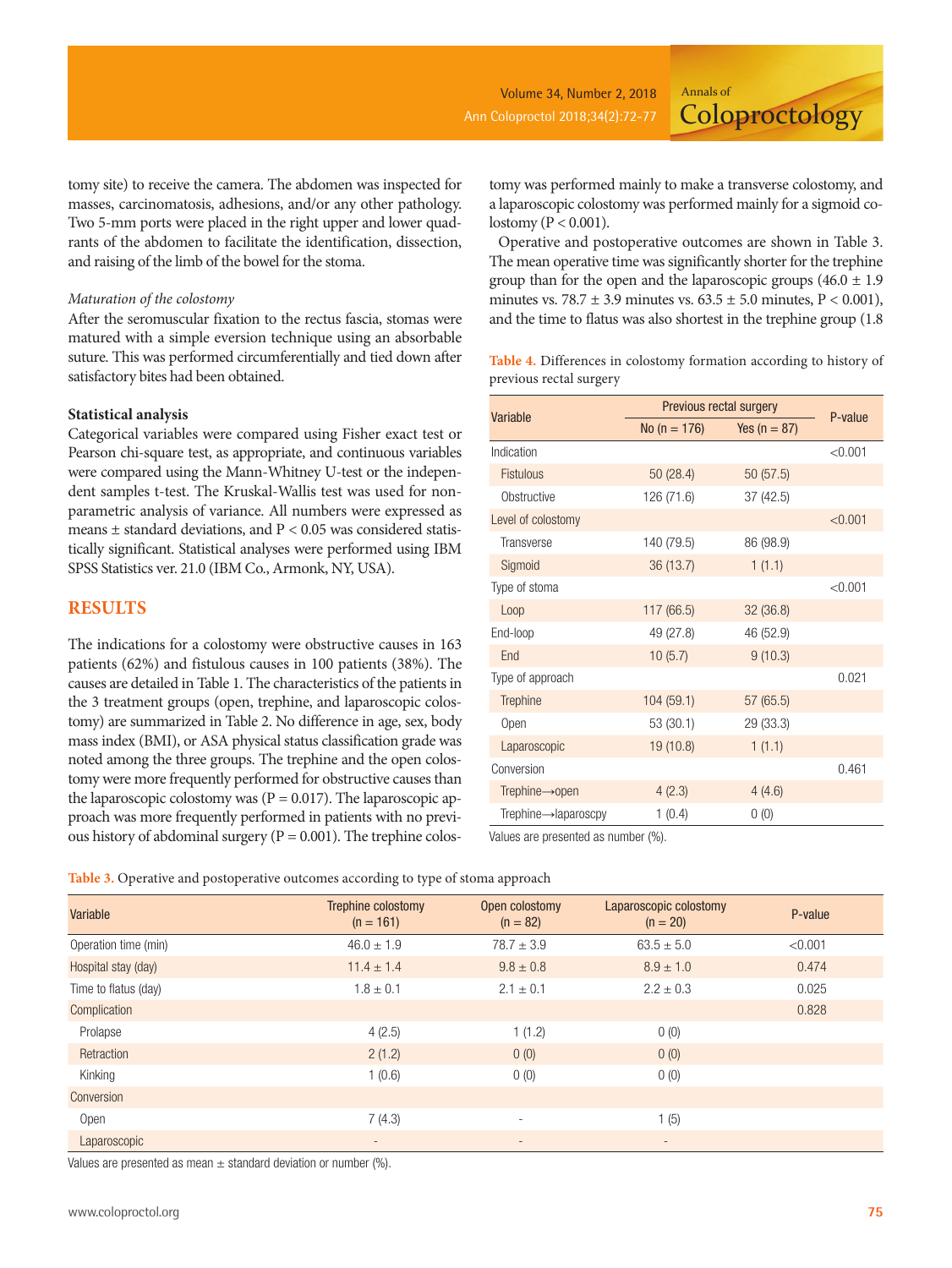Annals of **Coloproctology** 

 $\pm$  0.1 days vs. 2.1  $\pm$  0.1 days vs. 2.2  $\pm$  0.3 days, P = 0.025). No differences in the length of hospital stay or the incidence of complications were found among the 3 groups. During the trephine procedure, 7 of 161 cases (4.3%) were converted to a laparotomy. During the laparoscopic operation, 1 of 20 cases (5%) was converted to a laparotomy.

Of the 263 patients, 87 (33.0%) had a previous history of rectal surgery. Among these 87 patients, most causes for the colostomy were fistulous problems (P < 0.001) (Table 4), and transverse loop or end-loop colostomies were more often used (P < 0.001). The trephine colostomy was the most preferred method for 87 patients with a history of surgery, and laparoscopic approaches were rarely used.

## **DISCUSSION**

The trephine and the laparoscopic stoma techniques can be applied for an ileostomy or a colostomy of an end or a loop type. In this study, trephine and laparoscopic colostomies were found to be successful in 173 of 181 cases (95.6%). Seven of the trephine colostomies (4.3%) were converted to open surgery. The reasons for conversion were adhesions in five cases and bowel dilatation with a thick abdominal wall in 2 cases. For 1 patient undergoing a laparoscopic colostomy, the procedure was switched to open surgery due to bowel dilatation and a thick abdominal wall.

In previous studies, adhesion was the main reason for conversion to open surgery [3, 6-9]. Among studies about the trephine colostomy, the rates of conversion were reported to be 6%–29%  $[3, 5, 9, 10]$ . In this study, 7 cases  $(4.3%)$  were converted to a laparotomy during a trephine colostomy, a relatively lower rate than previously reported. Especially in the trephine colostomy group, among 106 patients who had a history of abdominal surgeries, the trephine colostomy was feasible for 101 patients (95.3%).

Two cases were converted from a trephine colostomy to a laparotomy because of obesity. One case resulted from a thick abdominal wall and severe bowel dilatation; the patient's BMI was 33.36 kg/m<sup>2</sup>. The other case resulted from a pseudo-obstruction of colon; in this case, the patient's with a BMI of 34.28 kg/m<sup>2</sup>. In a previous study, CT-guided stoma formation was reported to be beneficial [11]; similarly, we did a careful review of the abdominopelvic CT before a trephine colostomy to identify the target colon. This was very useful for determining the appropriate colostomy method.

In this study, the mean operation times and the recovery times were significantly shorter for patients who underwent a trephine colostomy; however, the lengths of hospital stay were not statistically different among the 3 colostomy methods. Although many previous studies included hospital stay as a variable for comparing colostomy methods, this variable is really not a meaningful one because hospital stay is determined by the original disease, which is reason for the colostomy, not by the colostomy. For example, in patients with perineal infection, long hospital stays are required

for infection control, even after the stoma function. Thus, we believe that bowel function recovery time is a more reliable variable for comparing colostomy modalities.

The trephine colostomy has been reported to have many benefits, including limited abdominal incisions and the ability to be performed under local or regional anesthesia [3, 12]. However, it does have disadvantages: the small incision makes orienting the bowel difficult and inspecting the abdominal cavity impossible. Furthermore, potential pitfalls of the technique include retraction of the stoma, difficulty in identifying the proximal loop, prolapse, and stricture [10, 13, 14]. One study reported complication rates as high as 25% [15] while in the current study, only 7 complications (4.3%) occurred after a trephine colostomy, and the difference between the open and the laparoscopy approaches was not significant ( $P = 0.828$ ). The stoma-related complications were known to have occurred after the period of physiologic adjustment. For most patients, complications occur between 6 and 10 weeks after the surgery. One large series found that 81% (448 of 553) of the complications occurred within the first month postoperatively [16]. Another series identified that the actuarial risks of parastomal complications were 58.1% until 13 years postoperatively [17].

In our institution, 7 surgeons used different methods for a colostomy, open, trephine, and/or laparoscopic. In our experience, the surgeons who prefer a trephine colostomy, rarely encountered complications, and their patients had fast recovery after surgery; this was the motivation driving this study. At our institution, before surgery, our surgeons review abdominal CT images very carefully; if severe adhesions are suspected or the target colon is thought to be too short to lift up, the surgeons remove the trephine method from consideration. Nevertheless, we had no hard data to support drawing any conclusions based on our experience, so we tried to evaluate our colostomy methods and to find indications for their use. The present study was designed to compare the short-term operative outcomes (<30 days) and the recoveries of the patients; thus, accurate interpretations of the complication rates were limited. If the complications rates are to be interpreted accurately, long-term follow-up studies will be necessary.

In this study, the trephine and the open methods mainly used the transverse colon for diversion colostomies while laparoscopic colostomy creation mainly used the sigmoid colon. This was most likely related to the previous history of surgery. Of the patients who had undergone surgery in the past, 52.4% (87 of 166) had a history of the rectal surgery, and patients who have undergone rectal surgery will usually have a relatively shorter sigmoid colon, thus rendering colostomy creation at this site difficult. In those cases, the transverse colon was a more feasible site for a diversion colostomy and had the further advantage of the surgeon's being able to determine the direction of colon through verification of the direction of the omental attachment.

This study has many limitations. First, inclusion criteria were not strictly controlled because our data was not collected prospec-